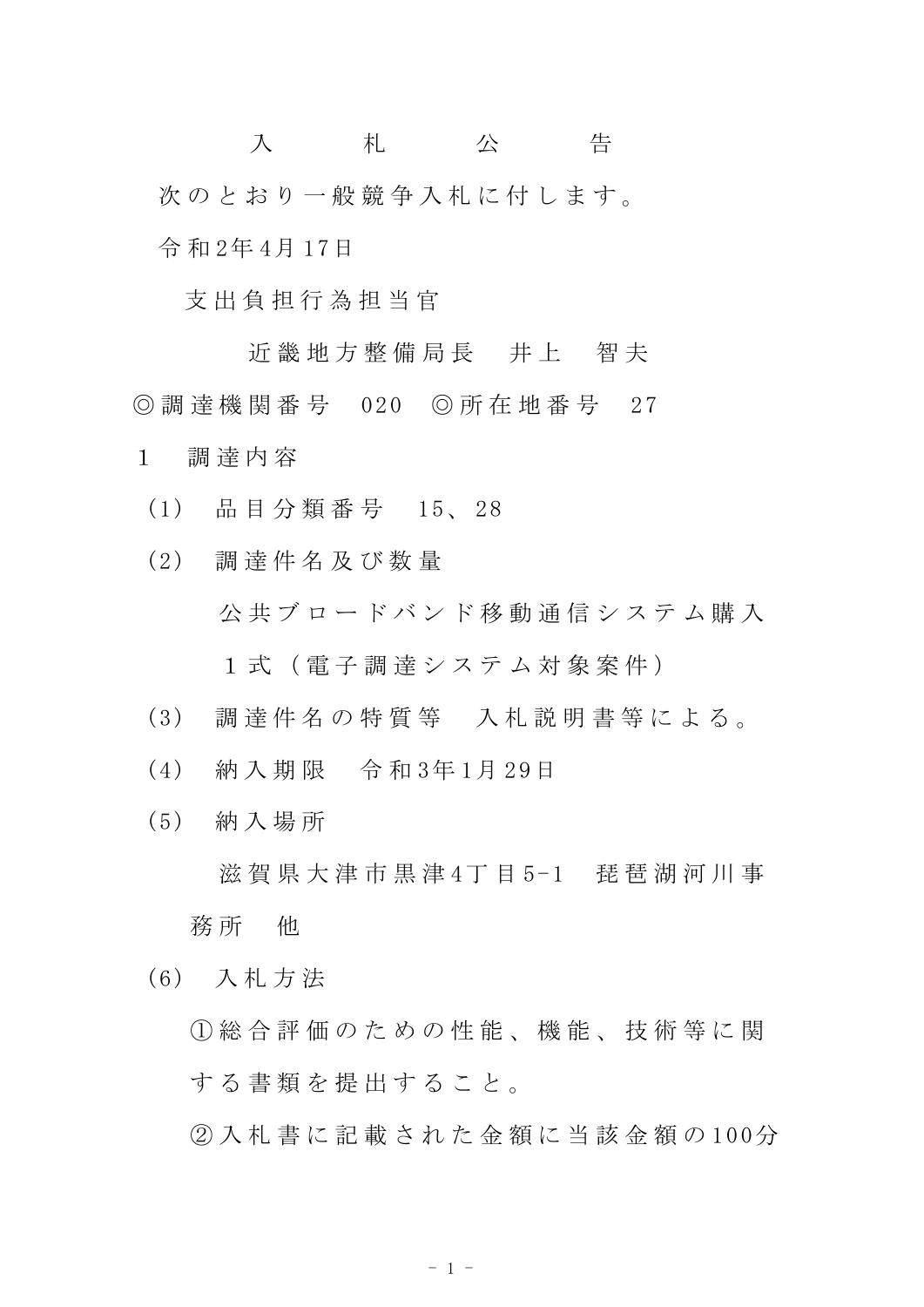の 10に 相 当 す る 額 を 加 算 し た 金 額 ( 当 該 金 額 に 1 円 未 満 の 端 数 が あ る と き は 、 そ の 端 数 金額を切り捨てた金額とする。)をもって落札 価格とするので、入札者は消費税及び地方消 費 税 に 係 る 課 税 事 業 者 で あ る か 免 税 事 業 者 で あるかを問わず、見積もった契約希望金額の 110分 の 100に 相 当 す る 金 額 を 記 載 し た 入 札 書 を 提 出 す る こ と 。

原則として、当該入札の執行において入札 執行回数は2回を限度とする。

詳細は入札説明書による。

- (7) 電 子 調 達 シ ス テ ム ( G E P S ) の 利 用 本 案 件 は 、 申 請 書 等 の 提 出 、 入 札 を 電 子 調 達 シ ステムで行う対象案件である。なお、電子調 達 シ ス テ ム に よ り が た い 場 合 は 、 紙 入 札 方 式 参加願を提出し、紙入札方式に変えることが で き る 。
- 2 競 争 参 加 資 格
- (1) 予 算 決 算 及 び 会 計 令 第 70条 及 び 第 71条 の 規 定 に該当しない者であること。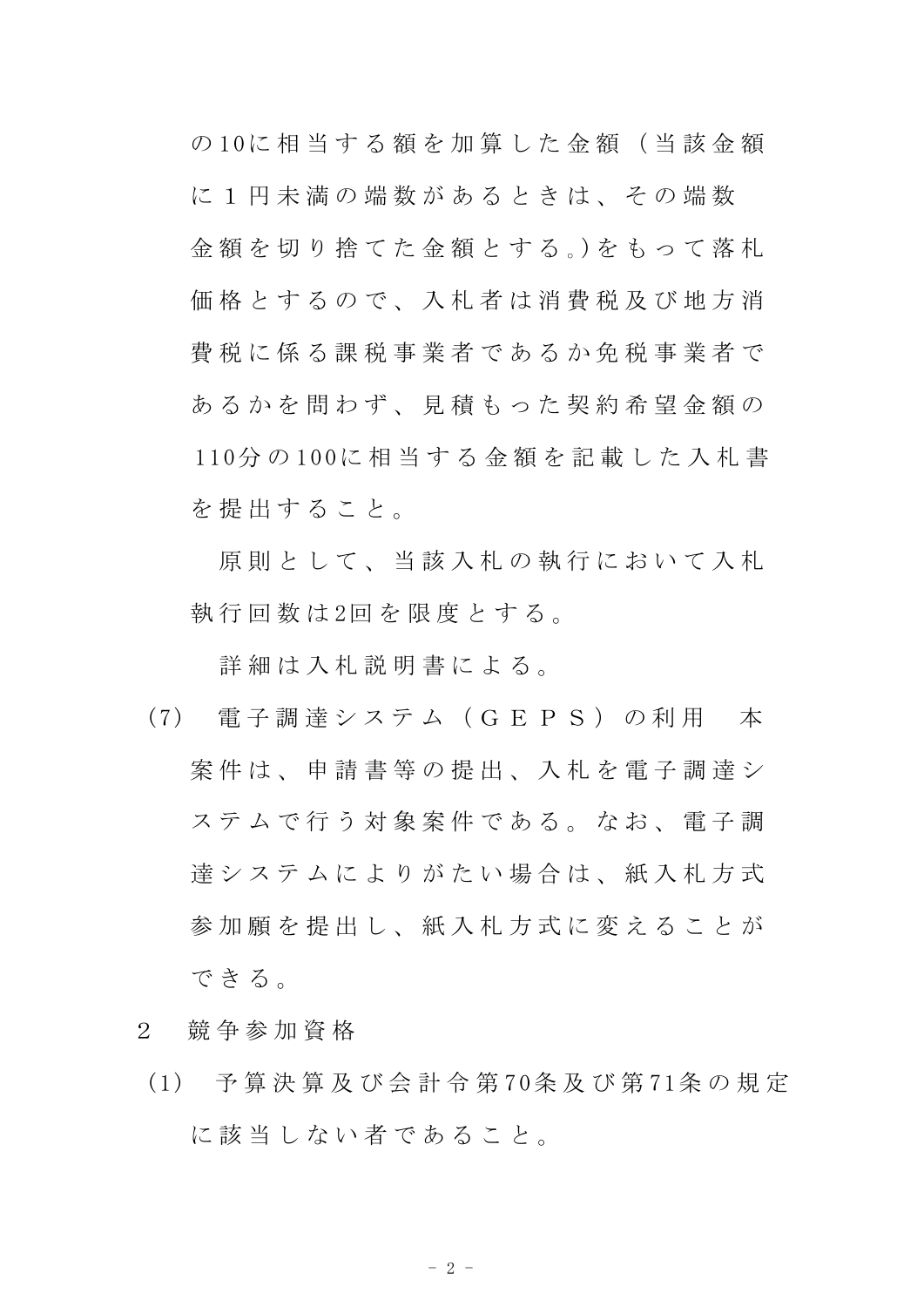(2) 平 成 31・32・33年 度 ま た は 令 和 1・2・3年 度 国 土 交 通 省 競 争 参 加 資 格 (全 省 庁 統 一 資 格 )「 物 品 の製造」または「物品の販売」の近畿地域の 競争参加資格を有する者であること。

なお、当該資格に係る申請については、

「 競 争 参 加 者 の 資 格 に 関 す る 公 示 」 ( 平 成 30 年 11月 26日 付 官 報 )の 別 表 に 記 載 さ れ て い る 申 請 受 付 窓 口 ( 近 畿 地 方 整 備 局 総 務 部 契 約 課 ほ か)にて随時受け付けている。

- (3) 申 請 書 等 の 受 領 期 限 の 日 か ら 開 札 の 時 ま で の 期 間 に 、 近 畿 地 方 整 備 局 長 か ら 指 名 停 止 を 受 け て い な い こ と 。
- (4) 会 社 更 生 法 に 基 づ き 更 生 手 続 開 始 の 申 し 立 て がなされている者又は民事再生法に基づき再 生 手 続 開 始 の 申 し 立 て が な さ れ て い る 者

( 「 競 争 参 加 者 の 資 格 に 関 す る 公 示 」 に 基 づ く 「 会 社 更 生 法 及 び 民 事 再 生 法 開 始 に 基 づ く 更 生 手 続 の 決 定 等 を 受 け た 者 の 手 続 」 を 行 っ た 者 を 除 く 。 ) で な い こ と 。

(5) 電 子 調 達 シ ス テ ム に よ る 場 合 は 、 電 子 認 証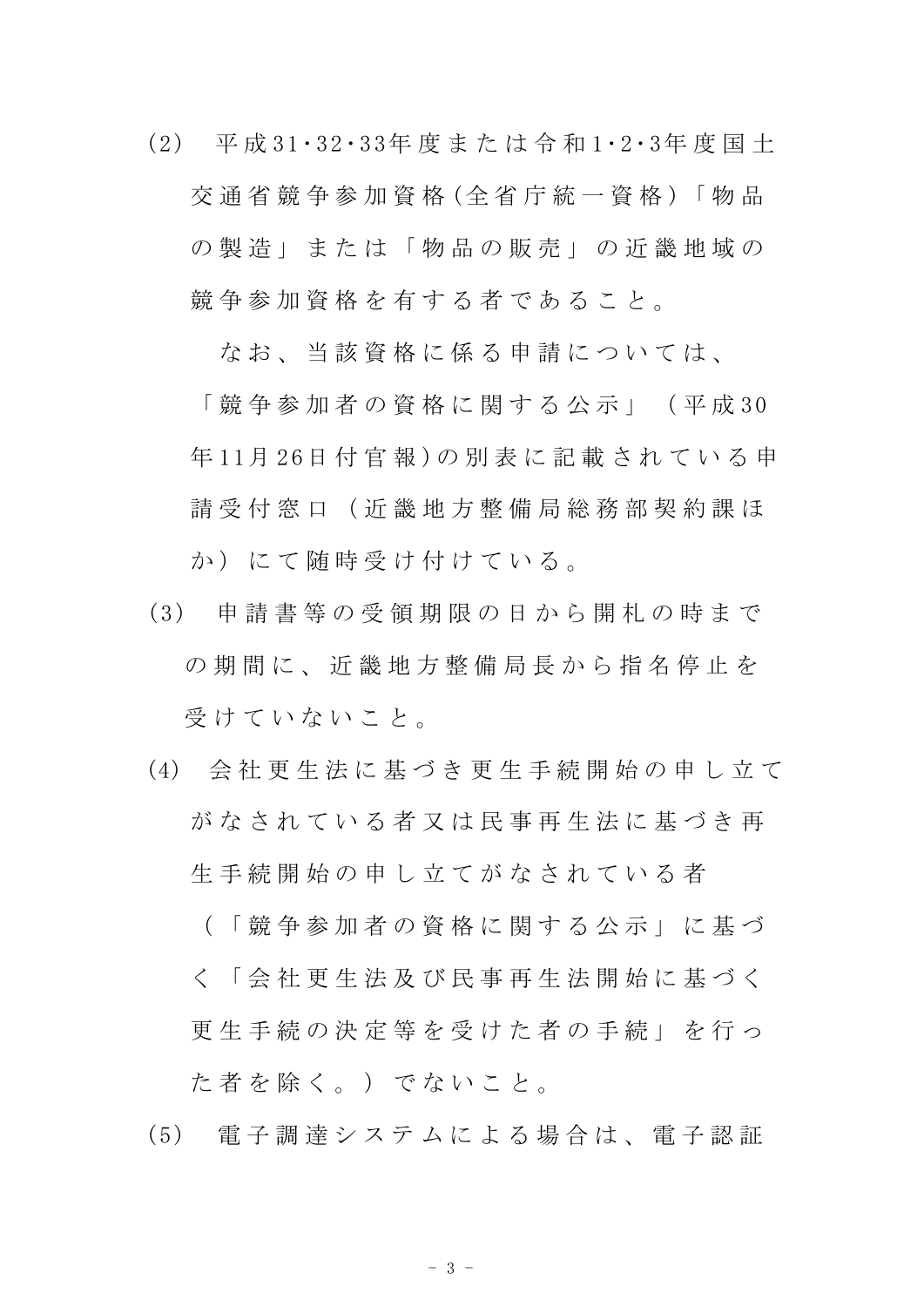(ICカード)を取得していること。

- (6) 入 札 説 明 書 を 3(3)の 交 付 方 法 に よ り 、 電 子 調達システムから自ら直接ダウンロードした 者であること。または、支出負担行為担当官 から直接交付を受けた者であること。
- (7) 警 察 当 局 か ら 、 暴 力 団 員 が 実 質 的 に 経 営 を 支 配 す る 者 又 は こ れ に 準 ず る 者 と し て 、 国 十 交 通 省 が 発 注 す る 業 務 等 か ら の 排 除 要 請 が あ

り、当 該 状 熊 が 継 続 し て い る も の で な い こ と 。

- (8) 入 札 説 明 書 に 定 め る 製 造 ま た は 納 入 の い ず れ かの実績が確認出来る資料を提出した者であ る こ と 。
- 3 申 請 書 等 及 び 入 札 書 の 提 出 場 所 等
	- (1) 電 子 調 達 シ ス テ ム の U R L 、 入 札 書 の 提 出 場 所 、 契 約 条 項 を 示 す 場 所 及 び 問 い 合 わ せ 先 政 府 電 子 調 達 シ ス テ ム

https://www.geps.go.jp/

〒 540-8586 大 阪 府 大 阪 市 中 央 区 大 手 前 1丁 目 5番 44号 大 阪 合 同 庁 舎 第 1 号 館 8 階 国 土 交 通 省 近 畿 地 方 整 備 局 総 務 部 契 約 課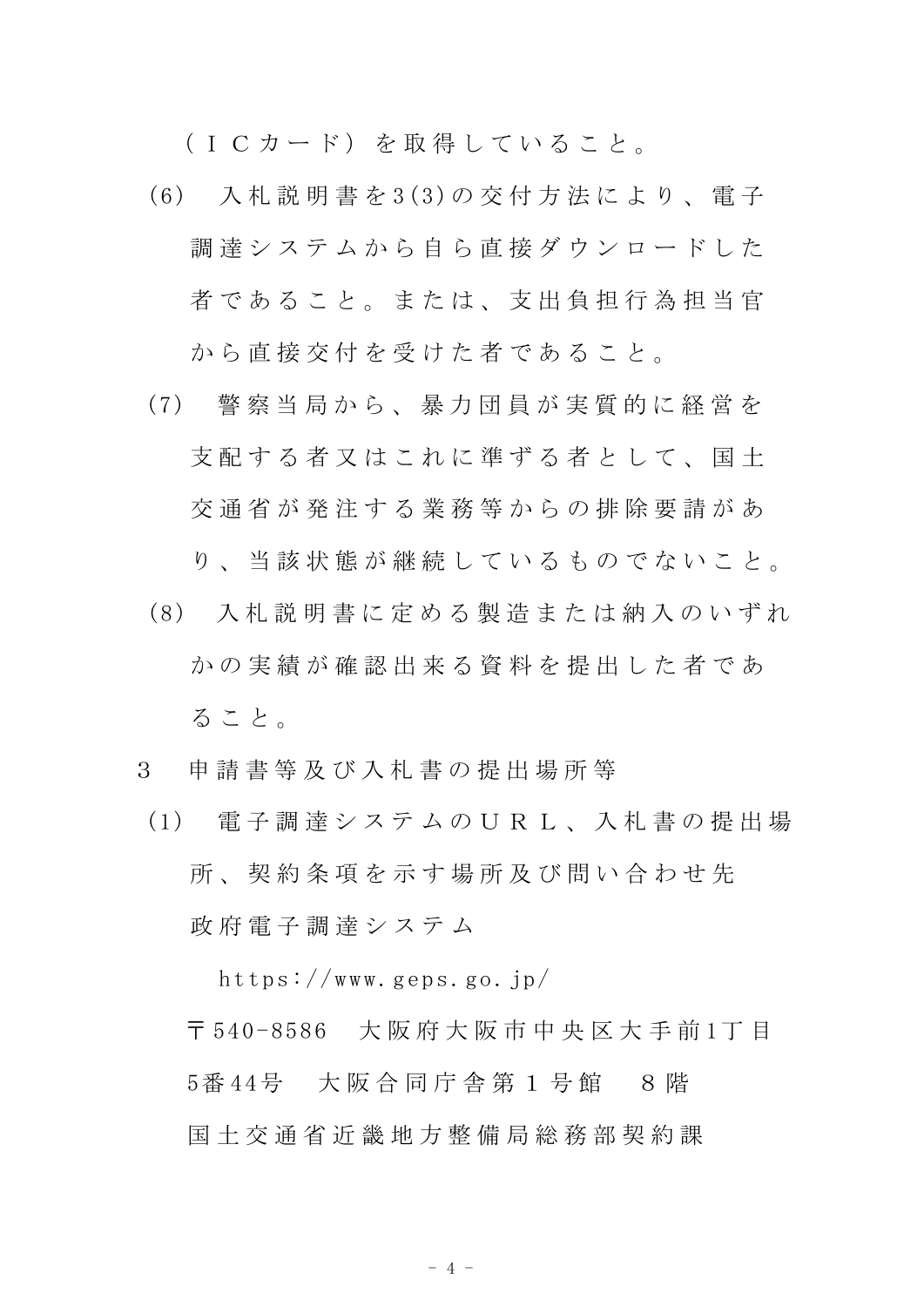## 購買第一係長 小田 章二朗

TEL06-6942-1141(内 線 2536)

(2) 紙 入 札 方 式 に よ る 入 札 書 の 提 出 場 所 、 契 約 条 項を示す場所及び問い合わせ先

上 記 3(1)の 問 い 合 わ せ 先 に 同 じ

(3) 入 札 説 明 書 の 交 付 す る 場 所 及 び 方 法

電 子 調 達 シ ス テ ム に よ り 交 付 す る 。 (質 問 回 答 等 を 、 電 子 調 達 シ ス テ ム の 調 達 資 料 ダ ウ ン ロ ード機能を用いて行うため、資料のダウンロー ドの際に「ダウンロードした案件について訂正 ・ 取 消 が 行 わ れ た 際 に 更 新 通 知 メ ー ル の 配 信 を 希 望 す る 」 に チ ェ ッ ク を 入 れ る こ と 。 )

ただし、やむを得ない事由により、電子調達 シ ス テ ム に よ り 入 手 が 出 来 な い 場 合 は 、 支 出 負 担 行 為 担 当 官 か ら 直 接 交 付 を 行 う の で 、 上 記 3 (1)に 問 い 合 わ せ る こ と 。

(4) 電 子 調 達 シ ス テ ム に よ る 入 札 書 類 デ ー タ ( 申請書等)の受領期限、及び紙入札方式によ る 申 請 書 等 の 受 領 期 限

令 和 2年 5月 21日 16時 00分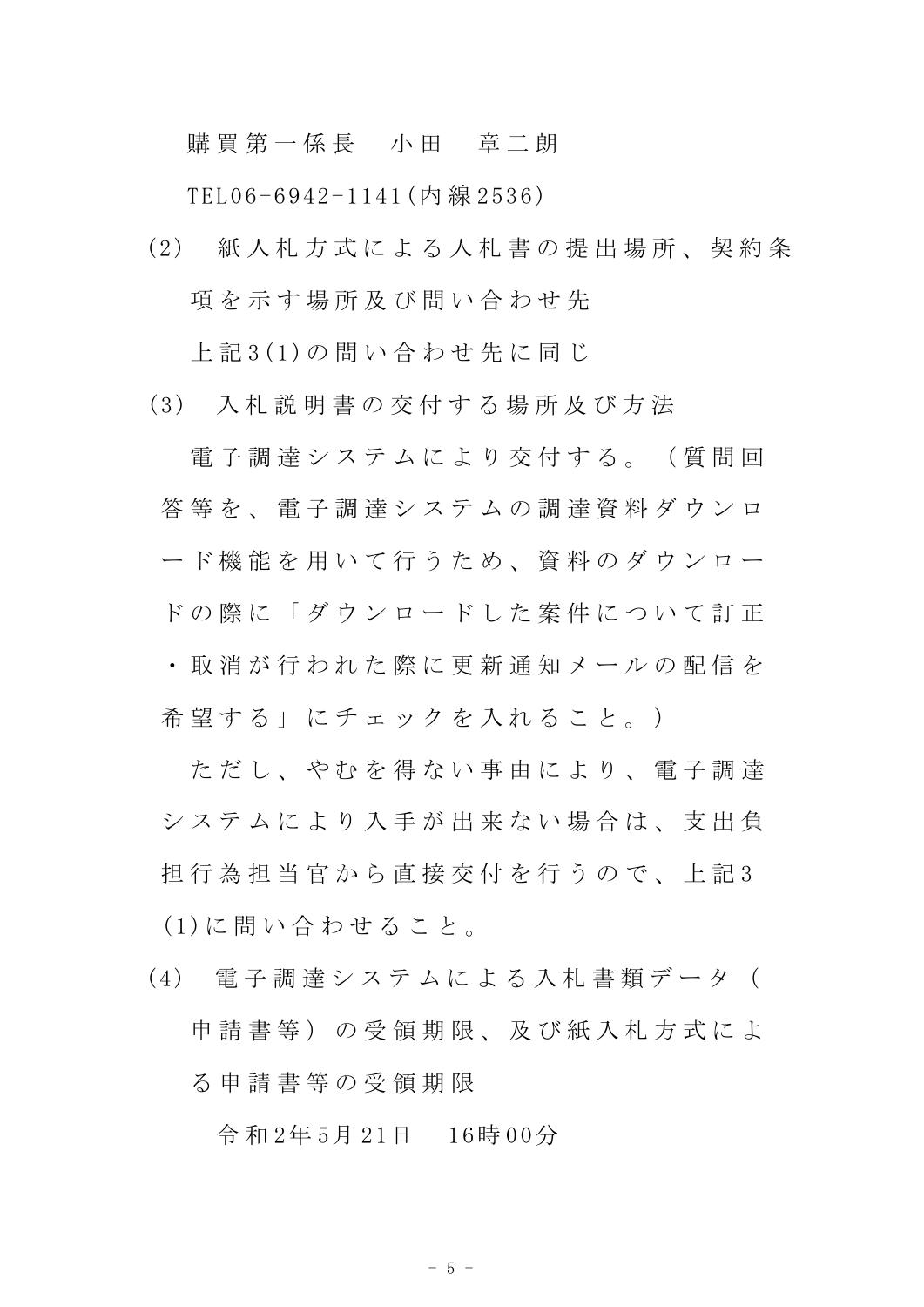(5) 電 子 調 達 シ ス テ ム に よ る 入 札 書 の 受 領 期 限 、 及 び 紙 入 札 ・ 郵 送 等 に よ る 入 札 書 の 受 領 期 限

令 和 2年 6月 23日 16時 00分

(6) 開 札 の 日 時 及 び 場 所

令 和 2年 6月 24日 14時 00分

国 土 交 通 省 近 畿 地 方 整 備 局 入 札 室 4 その他

- (1) 契 約 手 続 に 使 用 す る 言 語 及 び 通 貨 日 本 語 及 び 日 本 国 通 貨 。
- (2) 入 札 保 証 金 及 び 契 約 保 証 金 免 除
- (3) 入 札 者 に 要 求 さ れ る 事 項

 $(1)$  電 子 調 達 シ ス テ ム に よ り 参 加 を 希 望 す る 者 は 、 上 記 3(4)の 受 領 期 限 ま で に 入 札 書 類 デ ー タ ( 申 請 書 等 ) を 上 記 3(1)に 示 す U R L よ り 、 電 子 調 達 シ ス テ ム を 利 用 し て 提 出 し な け れ ば ならない。

② 紙 入 札 方 式 に よ り 参 加 を 希 望 す る 者 は 上 記 3(4)の 受 領 期 限 ま で に 必 要 な 申 請 書 等 を 上 記 3(2)に 示 す 場 所 に 提 出 し な け れ ば な ら な い 。 なお、1020いずれの場合も、開札日の前日ま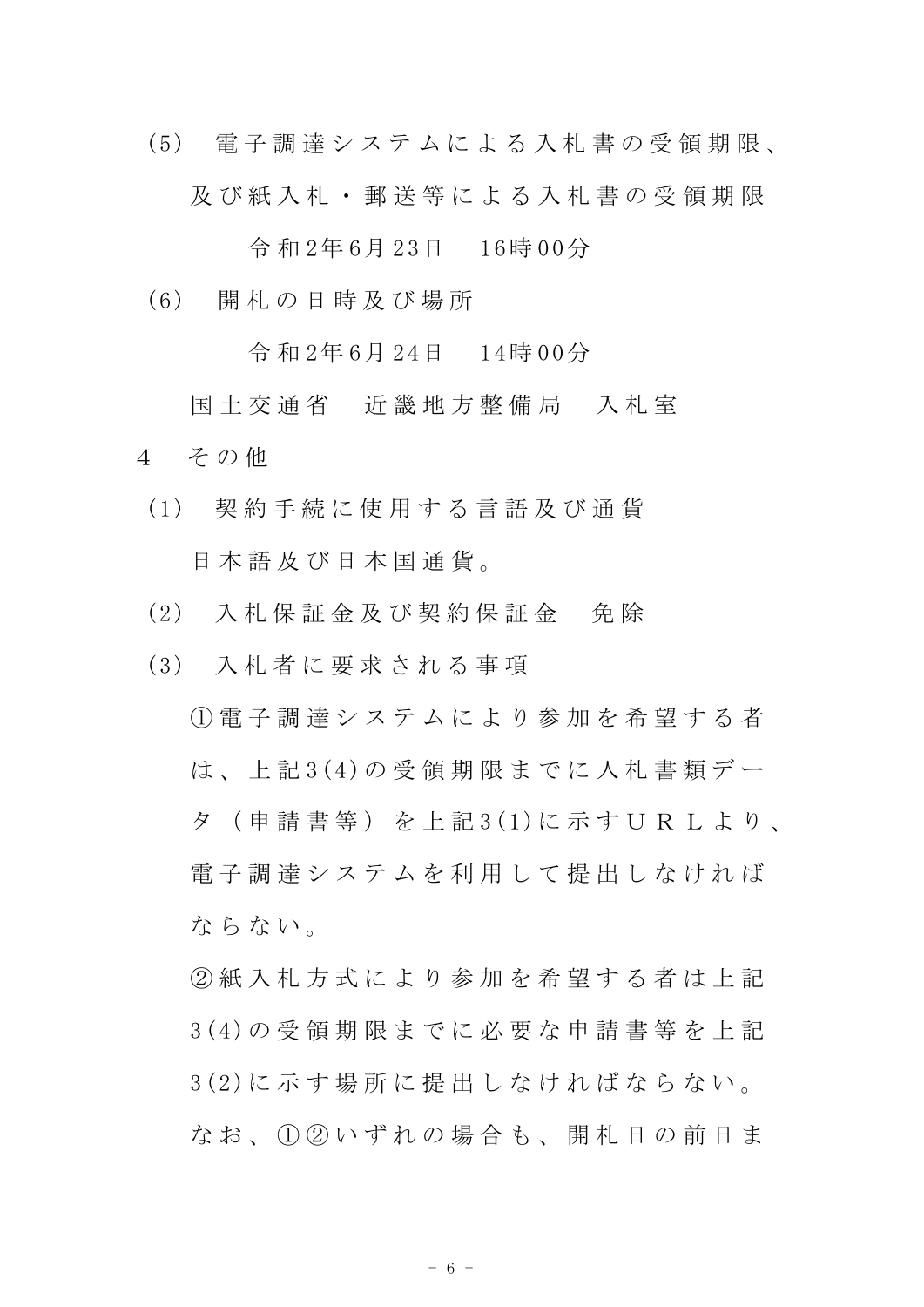で の 期 間 に お い て 必 要 な 申 請 書 等 の 内 容 に 関 する支出負担行為担当官からの照会があった 場合には、説明しなければならない。

- (4) 入 札 の 無 効 競 争 に 参 加 す る 資 格 を 有 し な い者のした入札及び入札の条件に違反した入 札 は 無 効 と す る 。
- (5) 契 約 書 作 成 の 要 否 要
- (6) 落 札 者 の 決 定 方 法 予 算 決 算 及 び 会 計 令 第 79条 の 規 定 に 基 づ い て 作 成 さ れ た 予 定 価 格 の 制 限 の 範 囲 内 で 、 最 低 価 格 を も っ て 有 効 な 入 札を行った者を落札者とする。

ただし、落札者となるべき者の入札価格に よっては、その者により当該契約の内容に適 合 した 履 行 が な さ れ な い お そ れ が あ る と 認 め ら れ る と き 、 又 は そ の 者 と 契 約 を 締 結 す る こ と が 公 正 な 取 引 の 秩 序 を 乱 す こ と と な る お そ れ が あ っ て 著 し く 不 適 当 で あ る と 認 め ら れ る と き は 、 予 定 価 格 の 制 限 の 範 囲 内 の 価 格 を も っ て 入 札 し た 他 の 者 の う ち 最 低 価 格 を も っ て 入札した者を落札者とすることがある。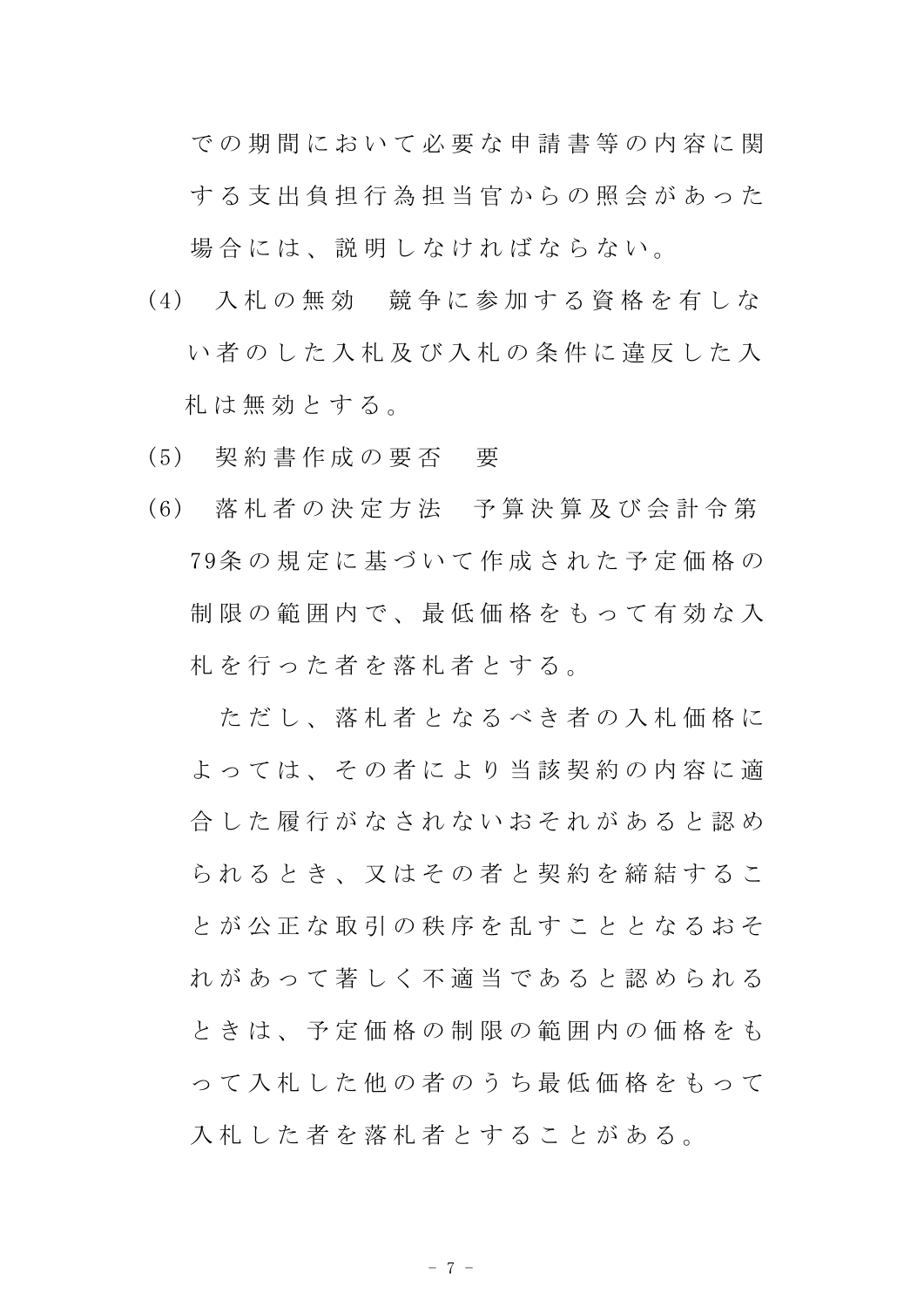- (7) 手続きにおける交渉の有無 無
- (8) 詳 細 は 入 札 説 明 書 に よ る 。
- 5 Summary
- (1) Official in charge of disbursement of the procuring entity : INOUE Tomoo Director-General of Kinki Regional Development Bureau
- (2) Classification of the products to be procured : 15,28
- (3) Nature and quantity of the products to be manufactured or delivered : Purchase of public broadband mobile communication systems, 1set
- (4) Delivery period : 29 Janualy, 2021
- (5) Delivery place : 4-5-1, Kurozu, Otsu-Shi, Shiga-Ken, Biwako River Office and others
- (6) Qualification for participating in the tendering procedures : Suppliers eligible for participating in the proposed te-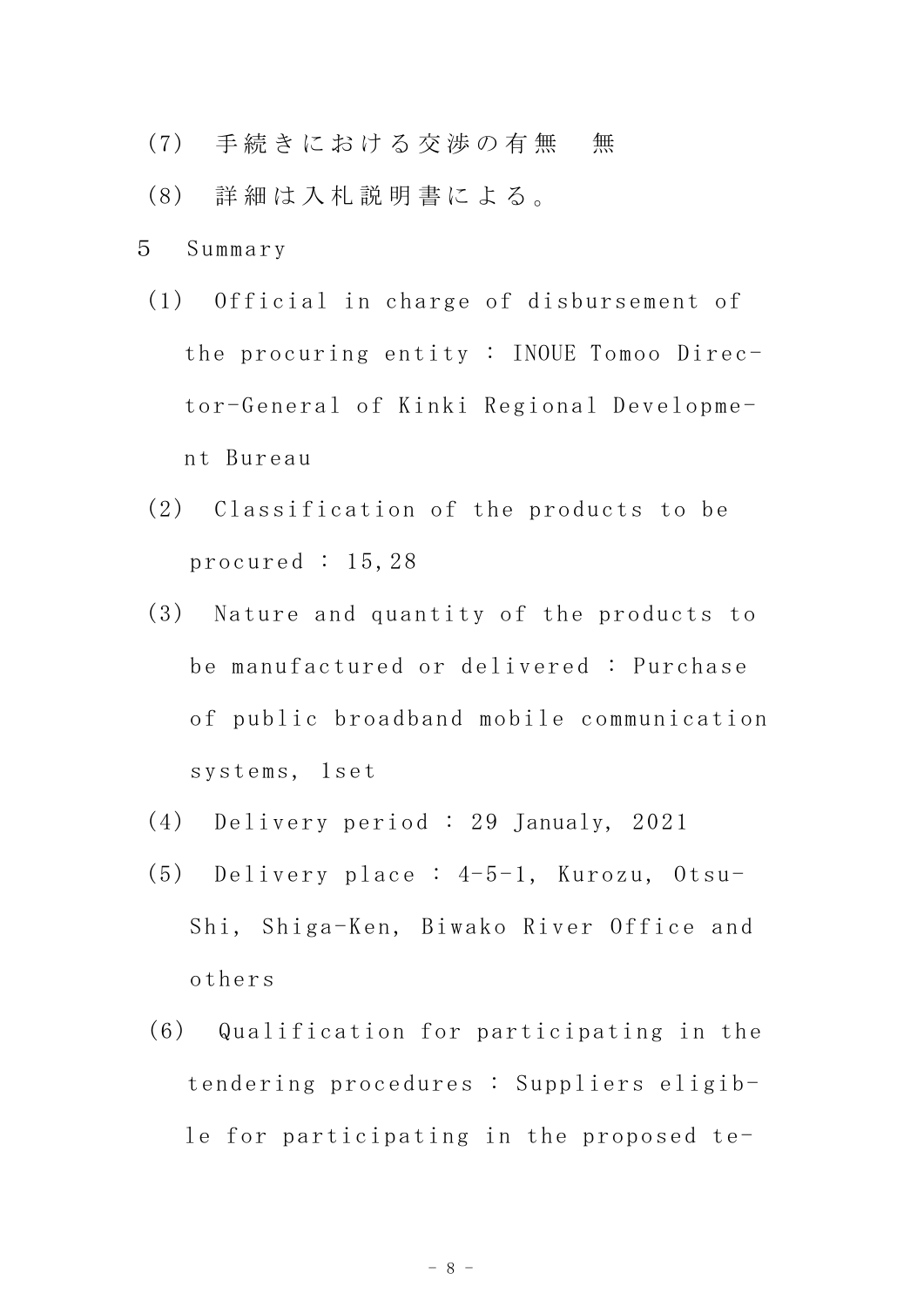nder are those who shall :

- ① not come under Article 70 and 71 of the Cabinet Order concerning the Budget, Auditing and Accounting.
- ② have on" manufacturing of products" or" selling of products" Any in Kinki Area,in the fiscal year 2019/2020/2021 for participating in tenders by Ministry of Land,Infrastructure, Transport and Tourism (Single qualification for every ministry and agency)
- ③ not be under suspension of nomination by Director-General of Kinki Regional Development Bureau from Time-limit for submission of certificate to Tender Opening.
- ④ not be the stated person under the commencement of reorganization proceedings or under the beginning of rehabilitation proceedings(except for the person who has

- 9 -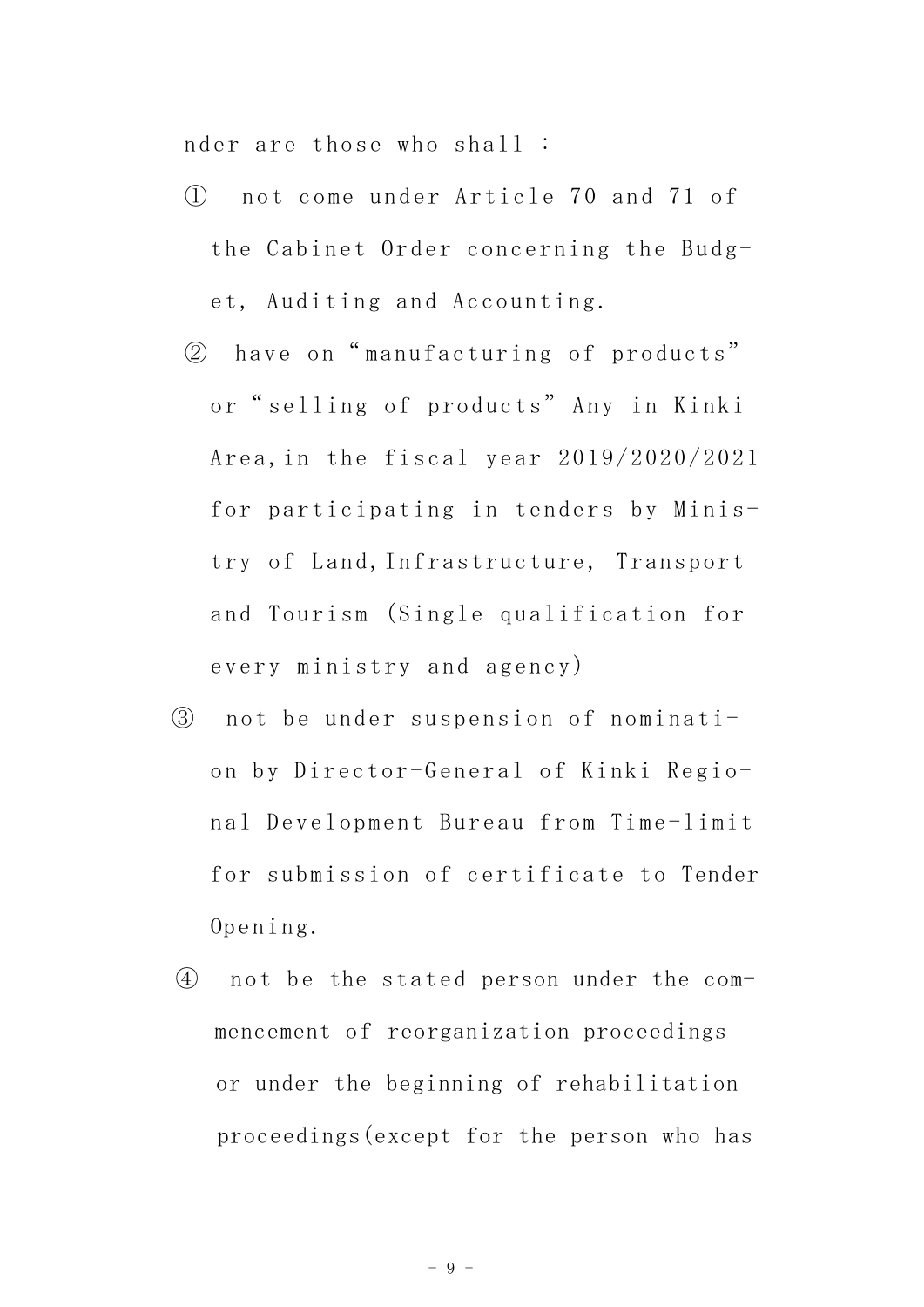the procedure of reapplication under the notification of the competing participation qualification).

- ⑤ acquire the electric certification in case of using the Electric Tendering system https://www.geps.go.jp/
- ⑥ The person who obtained the tender manual from official in charge of disbursement of the procuring entity directory
- ⑦ not be the person that a gangster influence management substantially or the person who has exclusion request from Ministry of Land, Infrastructure, Transport and Tourism is continuing state concerned
- ⑧ have proven records to have actually manufactured or delivered the products stipulated in the tender manual
- (7) Time-limit for submission of certific-